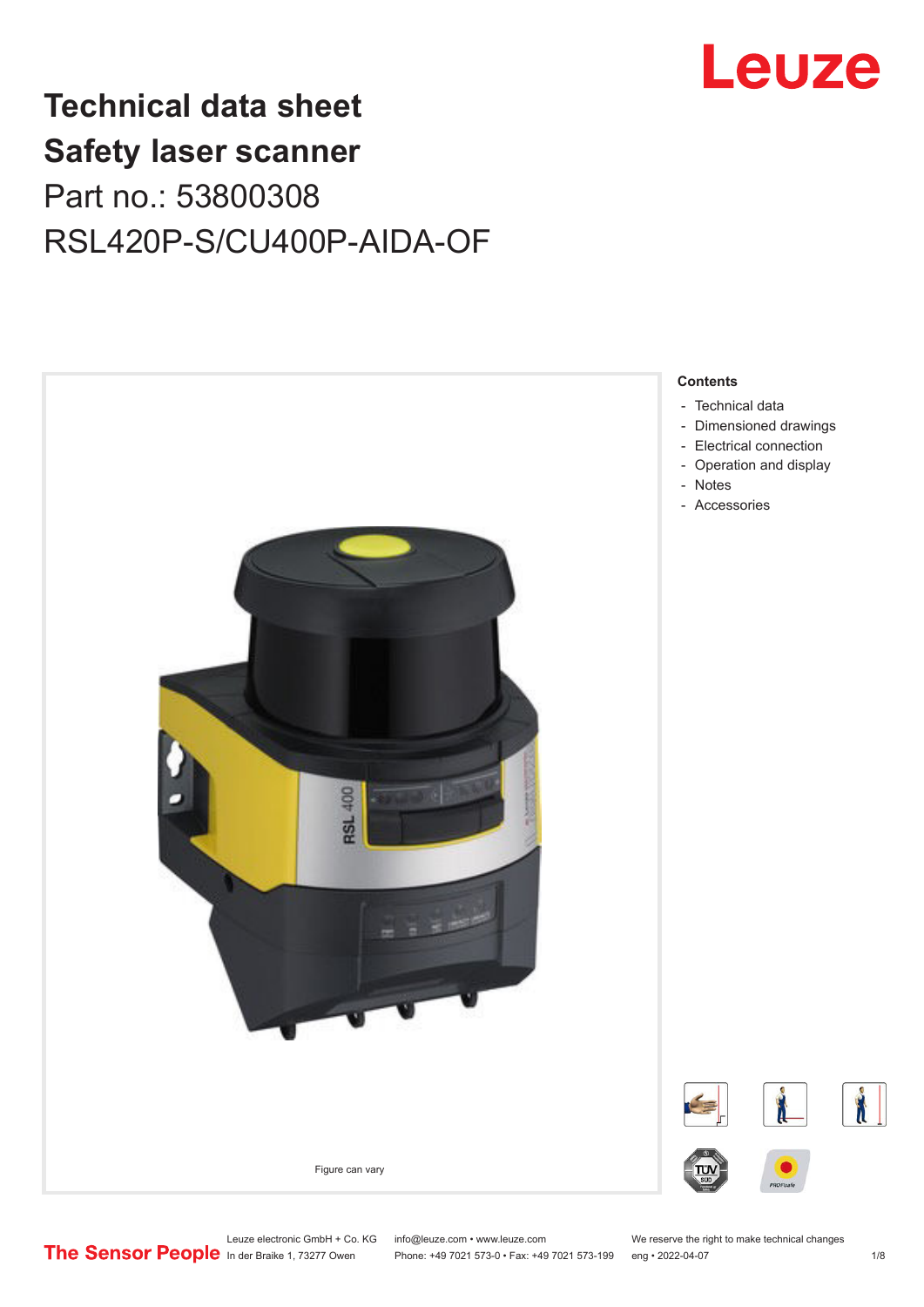# <span id="page-1-0"></span>**Technical data**

# Leuze

### **Basic data**

| Daəlu uata                       |                                           |
|----------------------------------|-------------------------------------------|
| <b>Series</b>                    | <b>RSL 400</b>                            |
| <b>Application</b>               | Mobile danger zone quarding               |
|                                  | Mobile side guarding                      |
|                                  | Stationary access guarding                |
|                                  | Stationary danger zone guarding           |
|                                  |                                           |
| <b>Special version</b>           |                                           |
| <b>Special version</b>           | AIDA-compliant with fiber-optic cable     |
| <b>Functions</b>                 |                                           |
| <b>Functions</b>                 | Four-field mode                           |
|                                  | <b>PROFIsafe</b>                          |
|                                  | Resolution, selectable                    |
|                                  |                                           |
| <b>Characteristic parameters</b> |                                           |
| Type                             | 3, IEC/EN 61496                           |
| $\sim$                           | $\sim$ $\sim$ $\sim$ $\sim$ $\sim$ $\sim$ |

| <b>SIL</b>             | 2, IEC 61508             |
|------------------------|--------------------------|
| <b>SILCL</b>           | 2, IEC/EN 62061          |
| Performance Level (PL) | d, EN ISO 13849-1        |
| $PFH_n$                | 0.00000009 per hour      |
| $PFH_n$                | 9E-08 per hour           |
| Mission time $T_{M}$   | 20 years, EN ISO 13849-1 |
| Category               | 3, EN ISO 13849          |

### **Protective field data**

| 270°            |
|-----------------|
| $50 \text{ mm}$ |
| 10              |
| 1 Piece(s)      |
| $\overline{1}$  |
| 1.8%            |
| 03m             |
|                 |

### **Warning field data**

| Number of field pairs    | 10              |
|--------------------------|-----------------|
| <b>Operating range</b>   | $020$ m         |
| Object size              | 150 mm x 150 mm |
| Diffuse reflection, min. | $1.8 \%$        |

## **Optical data**

| Light source                    | Laser, Infrared        |
|---------------------------------|------------------------|
| Wavelength                      | $905 \text{ nm}$       |
| Laser class                     | 1. IEC/EN 60825-1:2014 |
| <b>Transmitted-signal shape</b> | Pulsed                 |
| <b>Repetition frequency</b>     | 90 kHz                 |
|                                 |                        |

#### **Measurement data**

| <b>Distance resolution</b> | $1 \text{ mm}$   |
|----------------------------|------------------|
| <b>Detection range</b>     | $050$ m          |
| Diffuse reflection         | 20%              |
| <b>Angular resolution</b>  | $0.1$ $^{\circ}$ |

### **Electrical data**

**Protective circuit COVER 1999** Overvoltage protection

| Performance data                          |                                                                                   |
|-------------------------------------------|-----------------------------------------------------------------------------------|
| Supply voltage U <sub>B</sub>             | 24 V, DC, -30  20 %                                                               |
| max.                                      | Current consumption (without load), 1,000 mA, (use power supply unit with 3<br>A) |
| Power consumption, max.                   | 24 W, For 24 V, plus output load                                                  |
| <b>Interface</b>                          |                                                                                   |
| Type                                      | <b>PROFINET</b>                                                                   |
|                                           |                                                                                   |
| <b>Profinet</b>                           |                                                                                   |
| <b>Function</b><br><b>PROFINET device</b> | Process                                                                           |
| <b>GSDML</b>                              | Device acc. to Spec V2.3.4                                                        |
| Profile                                   | GSDML acc. to Spec V2.3.2<br>PROFINET/PROFIsafe                                   |
| <b>Conformance class</b>                  | C                                                                                 |
| <b>Network load class</b>                 | Ш                                                                                 |
|                                           | $\mathbf{1}$                                                                      |
| <b>Security level</b>                     |                                                                                   |
| <b>Switch functionality</b>               | IRT-ready 2-port switch acc. to IEEE<br>802, integrated in connection unit        |
| Port properties                           | Auto-Crossover                                                                    |
|                                           | Auto-Negotiation                                                                  |
|                                           | <b>Auto-Polarity</b><br>$0 - 4$                                                   |
| <b>1&amp;M</b>                            | <b>MRP</b> client                                                                 |
| <b>Supported topologies</b>               | <b>SNMP</b>                                                                       |
|                                           | 1 Piece(s)                                                                        |
| Safety-related switching signals          |                                                                                   |
| <b>Service interface</b>                  |                                                                                   |
| Type                                      | Bluetooth, USB                                                                    |
|                                           |                                                                                   |
| <b>Bluetooth</b>                          |                                                                                   |
| <b>Function</b>                           | Configuration/parametering                                                        |
| <b>Frequency band</b>                     | 2,400  2,483.5 MHz                                                                |
| <b>Radiated transmitting power</b>        | Max. 4.5 dBm (2.82 mW), class 2                                                   |
| <b>USB</b>                                |                                                                                   |
| <b>Function</b>                           | Configuration/parametering                                                        |
| <b>Connection</b>                         | USB 2.0 mini-B, socket                                                            |
| Transmission speed, max.                  | 12 Mbit/s                                                                         |
| Cable length                              | ≤ 5 $m$<br>Longer cable lengths are possible using<br>active cables.              |
| <b>Connection</b>                         |                                                                                   |
| <b>Number of connections</b>              | 4 Piece(s)                                                                        |
| <b>Connection 1</b>                       |                                                                                   |
| <b>Function</b>                           | Voltage supply                                                                    |
| <b>Type of connection</b>                 | PROFINET push-pull 24V                                                            |
| <b>Connection 2</b>                       |                                                                                   |
| <b>Function</b>                           | PROFINET/PROFIsafe communication,<br>input                                        |
| <b>Type of connection</b>                 | PROFINET SCRJ push-pull ISO/<br>IEC 61754-24-2                                    |
| <b>Connection 3</b>                       |                                                                                   |
| <b>Function</b>                           | PROFINET/PROFIsafe communication,<br>output                                       |
| Type of connection                        | PROFINET SCRJ push-pull ISO/<br>IEC 61754-24-2                                    |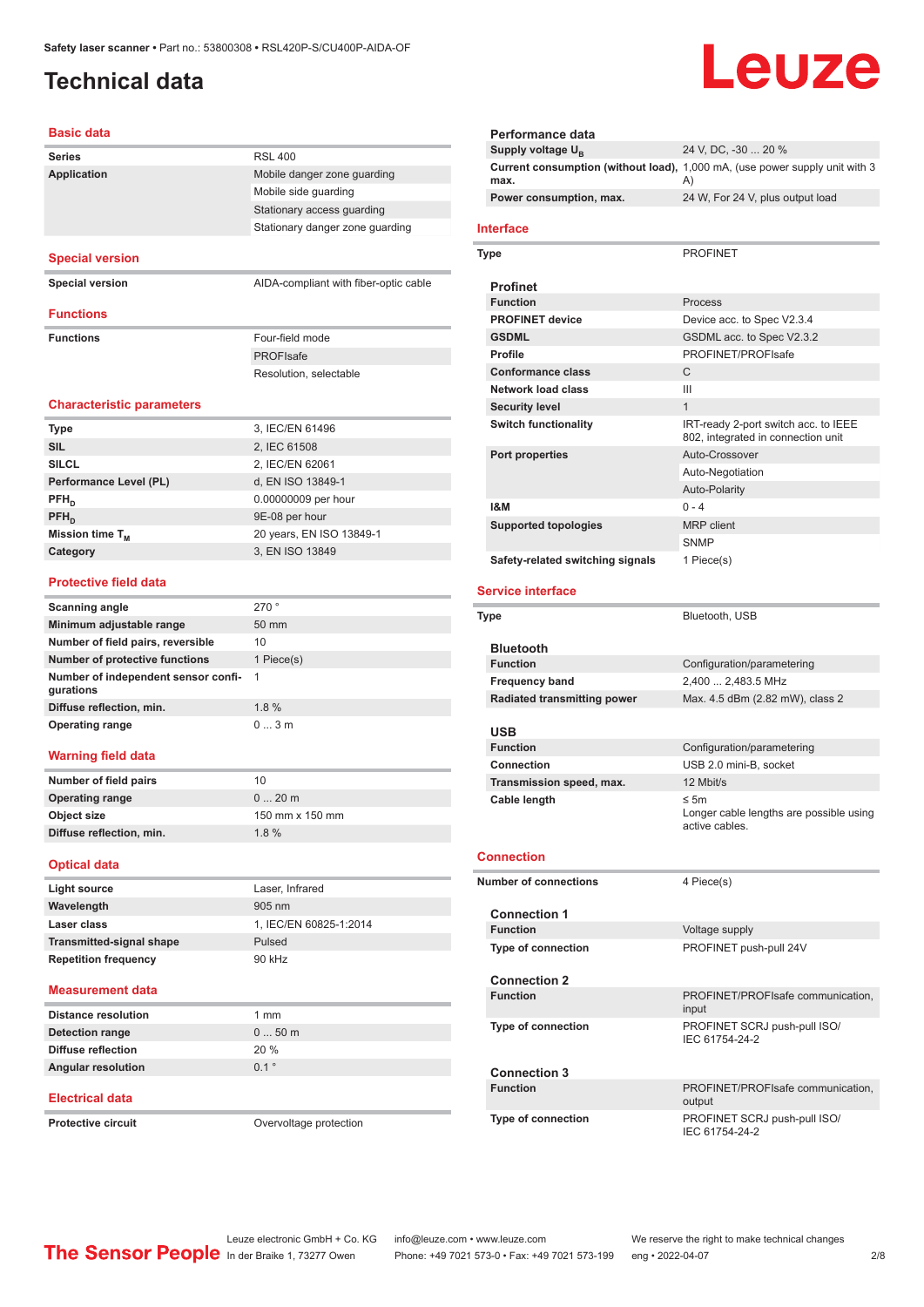## **Technical data**

# Leuze

**Connection 4 Type of connection** PROFINET push-pull 24V

## **Mechanical data**

| Dimension (W x H x L)    | 140.2 mm x 200 mm x 142 mm   |
|--------------------------|------------------------------|
| <b>Housing material</b>  | Metal                        |
|                          | Plastic                      |
| <b>Metal housing</b>     | Diecast zinc                 |
| Lens cover material      | Plastic/PC                   |
| Net weight               | 4,500q                       |
| <b>Housing color</b>     | Yellow, RAL 1021             |
| <b>Type of fastening</b> | Mounting plate               |
|                          | Through-hole mounting        |
|                          | Via optional mounting device |
|                          |                              |

Voltage supply

## **Operation and display**

| Type of display             | Alphanumerical display |
|-----------------------------|------------------------|
|                             | <b>LED</b> indicator   |
| Number of LEDs              | 10 Piece(s)            |
| Type of configuration       | Software Sensor Studio |
| <b>Operational controls</b> | Software Sensor Studio |
|                             |                        |

### **Environmental data**

| Ambient temperature, operation     | 050 °C     |
|------------------------------------|------------|
| Ambient temperature, storage       | $-2060 °C$ |
| Relative humidity (non-condensing) | 1595%      |

## **Certifications**

-

| Degree of protection                                               | IP 65          |
|--------------------------------------------------------------------|----------------|
| <b>Protection class</b>                                            | III. EN 61140  |
| <b>Certifications</b>                                              | <b>TÜV Süd</b> |
| Test procedure for EMC in accordance DIN 40839-1/3                 |                |
| with standard                                                      | FN 61496-1     |
| Test procedure for oscillation in<br>accordance with standard      | EN 60068-2-6   |
| Test procedure for continuous shock<br>in accordance with standard | IEC 60068-2-29 |
| US patents                                                         | US 10.304.307B |
|                                                                    | US 7,656,917 B |
|                                                                    | US 7,696,468 B |
|                                                                    | US 8,520,221 B |
| <b>Classification</b>                                              |                |
| <b>Customs tariff number</b>                                       | 85365019       |
| <b>ECLASS 5.1.4</b>                                                | 27272705       |
| <b>ECLASS 8.0</b>                                                  | 27272705       |
| <b>ECLASS 9.0</b>                                                  | 27272705       |
| ECLASS 10.0                                                        | 27272705       |
| ECLASS 11.0                                                        | 27272705       |
| <b>ECLASS 12.0</b>                                                 | 27272705       |
| <b>ETIM 5.0</b>                                                    | EC002550       |
|                                                                    |                |
| <b>ETIM 6.0</b>                                                    | EC002550       |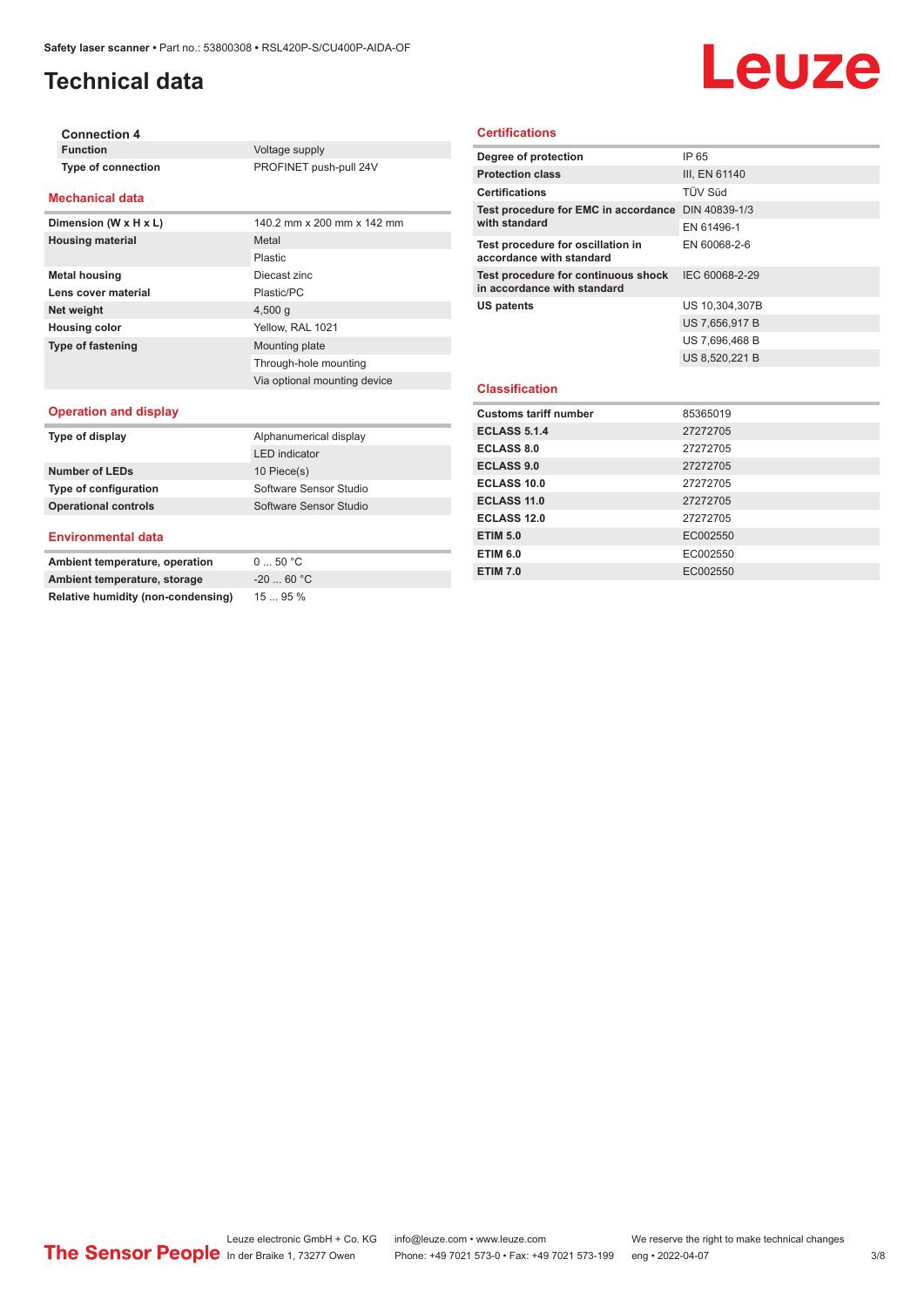# <span id="page-3-0"></span>**Dimensioned drawings**

All dimensions in millimeters

Dimensions safety laser scanner with connection unit

⊚ E

4







1 Scan level

# Leuze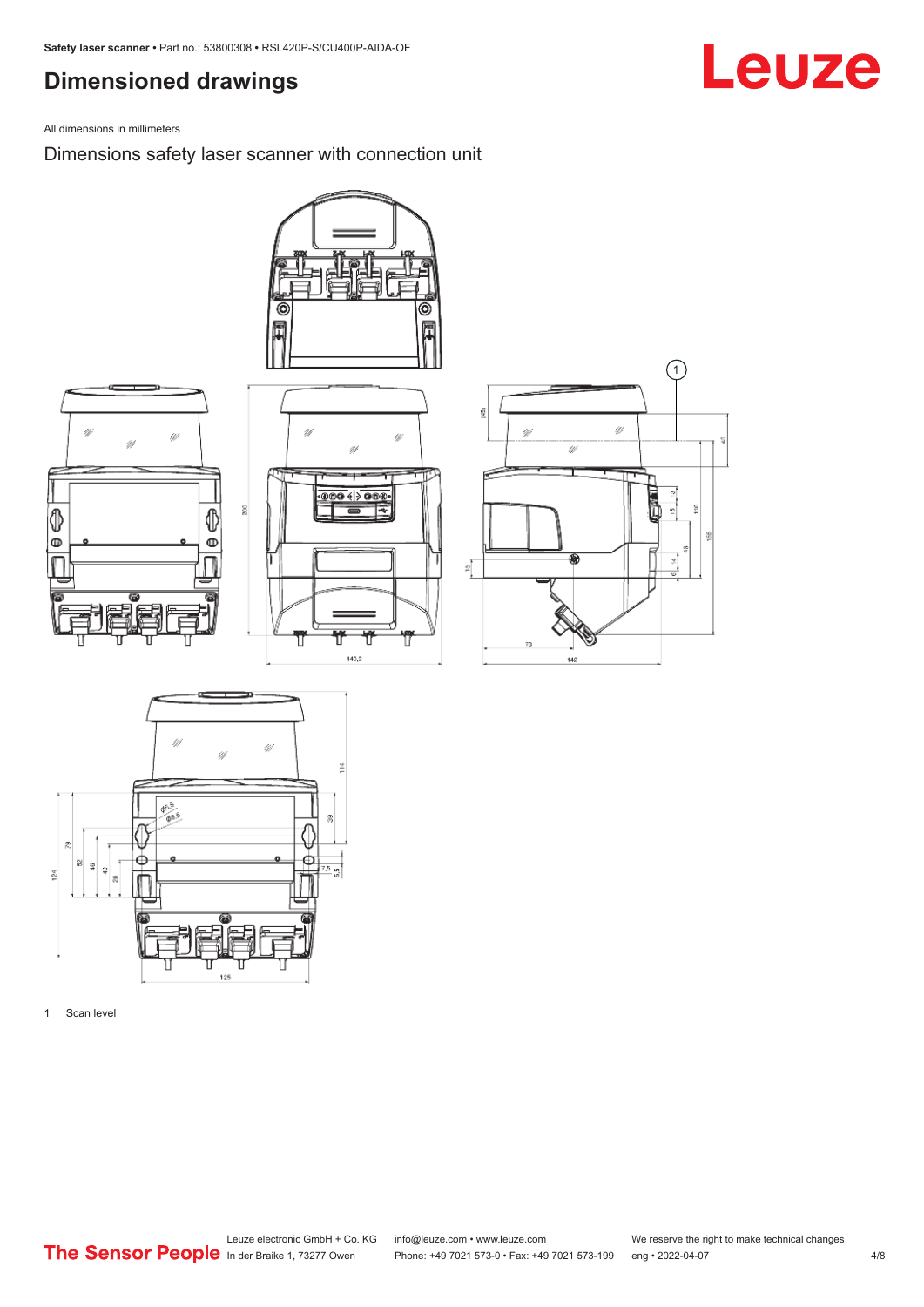## <span id="page-4-0"></span>**Dimensioned drawings**

Mounting dimensions safety laser scanner with connection unit



## Dimensions of scanning range



1 Reference point for distance measurement and protective field radius

# **Electrical connection**

**Connection 1 XD1** 

**No. of pins** 5 -pin

**Function** Voltage supply **Type of connection PROFINET** push-pull 24V Leuze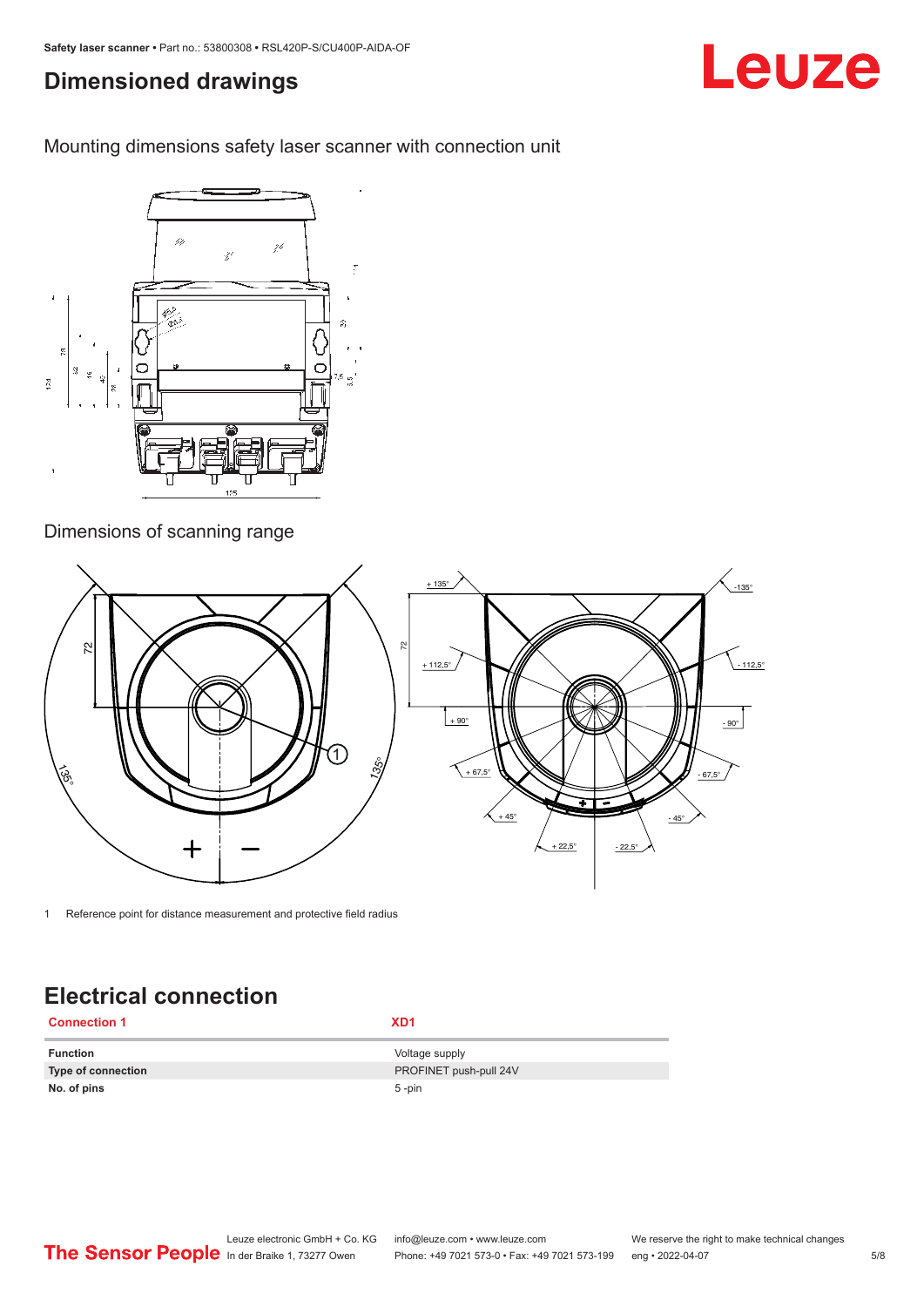## <span id="page-5-0"></span>**Electrical connection**

| Pin            | <b>Pin assignment</b> |
|----------------|-----------------------|
| 1              | $+24V$                |
| $\overline{2}$ | 0 <sub>V</sub>        |
| 3              | $+24V$                |
| $\overline{4}$ | 0 <sub>V</sub>        |
| 5              | <b>GND</b>            |

**Function Function PROFINET/PROFISAFE communication**, input **Type of connection PROFINET SCRJ** push-pull ISO/IEC 61754-24-2

| <b>Connection 2</b> | XF <sub>1</sub> |
|---------------------|-----------------|
|                     |                 |

| <b>Connection 3</b> | XF <sub>2</sub> |
|---------------------|-----------------|

**Function FUNCE PROFINET/PROFISATE communication, output** 

## **Type of connection PROFINET SCRJ push-pull ISO/IEC 61754-24-2**

| <b>Connection 4</b> | XD2                    |
|---------------------|------------------------|
| <b>Function</b>     | Voltage supply         |
| Type of connection  | PROFINET push-pull 24V |
| No. of pins         | $5 - pin$              |

## **Pin Pin assignment**

|                | $+24V$         | ᅩ<br>$-$ |
|----------------|----------------|----------|
| $\overline{2}$ | 0 <sub>V</sub> |          |
| 3              | $+24V$         | ©        |
| $\overline{4}$ | 0 <sub>V</sub> |          |
| 5              | GND            |          |

# **Operation and display**

| <b>LED</b>     |            | <b>Display</b>           | <b>Meaning</b>                                                                                                           |
|----------------|------------|--------------------------|--------------------------------------------------------------------------------------------------------------------------|
| 1              |            | Off                      | Device switched off                                                                                                      |
|                |            | Red, continuous light    | OSSD off                                                                                                                 |
|                |            | Red, flashing            | Error                                                                                                                    |
|                |            | Green, continuous light  | OSSD on                                                                                                                  |
| $\overline{2}$ |            | Off                      | RES deactivated or RES activated and released                                                                            |
|                |            | Yellow, flashing         | Protective field occupied                                                                                                |
|                |            | Yellow, continuous light | RES activated and blocked but ready to be unlocked - protective field<br>free and linked sensor is enabled if applicable |
| 3              |            | Off                      | Free warning field                                                                                                       |
|                |            | Blue, continuous light   | Warning field interrupted                                                                                                |
| 4              |            | Off                      | Four field mode: warning field 3 free                                                                                    |
|                |            | Blue, continuous light   | Four field mode: warning field 3 interrupted                                                                             |
| 5              |            | Yellow, flashing         | Four field mode: warning field 2 interrupted                                                                             |
| 6              |            | Off                      | No function                                                                                                              |
| 7              | <b>PWR</b> | Off                      | Device switched off                                                                                                      |
|                |            | Red, continuous light    | Error during self test or internal communication problems                                                                |
|                |            | Green, flashing          | PROFINET wave function active                                                                                            |
|                |            | Green, continuous light  | Device switched on, supply voltage applied, no internal error                                                            |
| 8              | <b>PS</b>  | Off                      | PROFIsafe communication not initialized or switched off                                                                  |
|                |            | Green, flashing          | Device in passive state or PROFINET wave function active                                                                 |
|                |            | Green, continuous light  | Device on PROFIsafe active                                                                                               |
|                |            | Red, flashing            | PROFIsafe configuration failed                                                                                           |
|                |            | Red, continuous light    | PROFIsafe communication error                                                                                            |
| 9              | <b>NET</b> | Off                      | PROFINET communication not initialized or inactive                                                                       |
|                |            | Green, flashing          | PROFINET bus initialization or PROFINET wave function active                                                             |
|                |            |                          |                                                                                                                          |



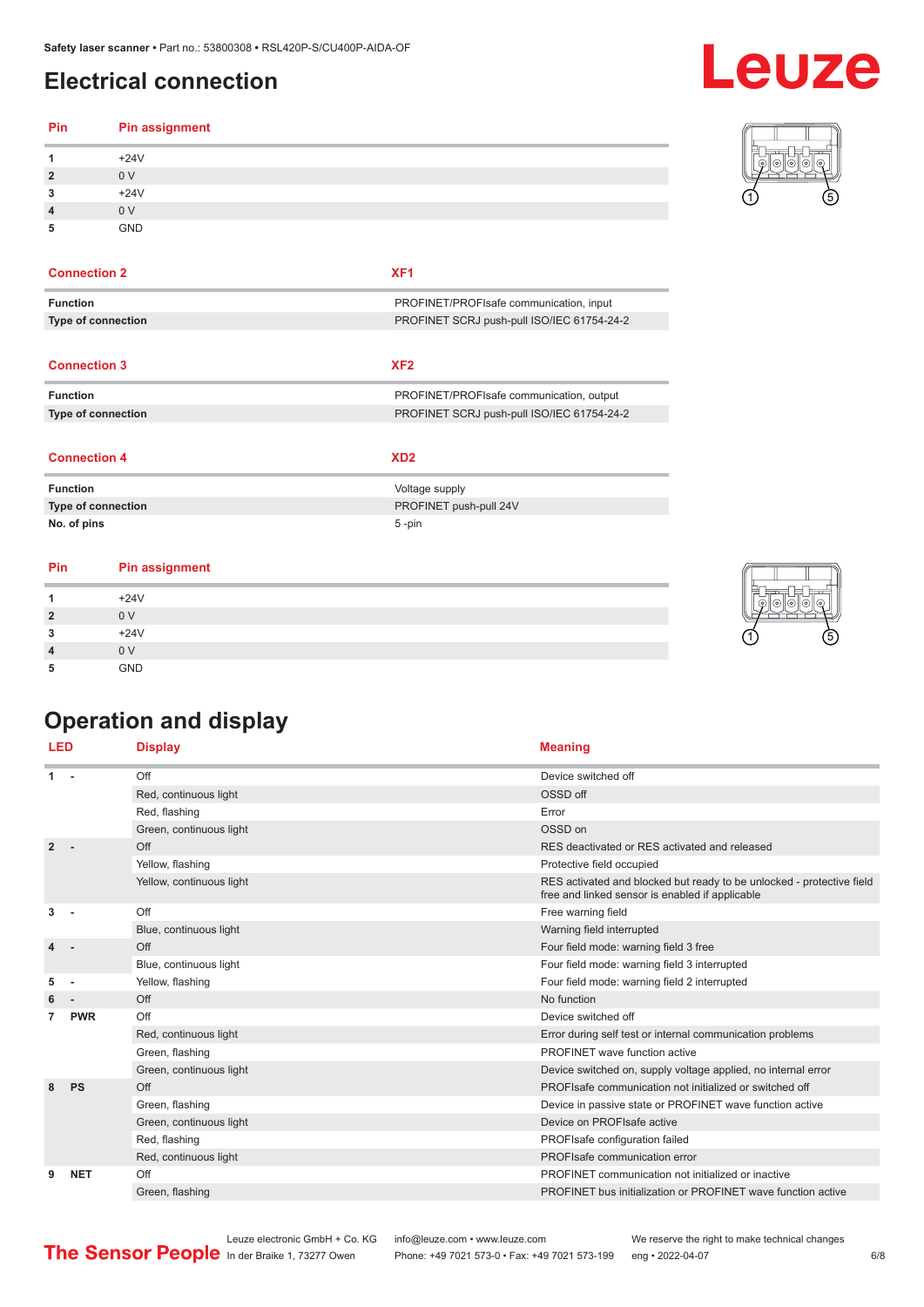## <span id="page-6-0"></span>**Operation and display**

| LED             |            | <b>Display</b>          | <b>Meaning</b>                                                                 |
|-----------------|------------|-------------------------|--------------------------------------------------------------------------------|
|                 | <b>NET</b> | Green, continuous light | PROFINET active, data exchange with IO controller active                       |
|                 |            | Orange, flashing        | Ethernet topology error                                                        |
|                 |            | Red, flashing           | Ethernet configuration failed, no data exchange or exchange of invalid<br>data |
|                 |            | Red, continuous light   | Bus error, no communication                                                    |
| 10 <sup>1</sup> | LNK/ACT1   | Off                     | No Ethernet link present                                                       |
|                 |            | Green, continuous light | Ethernet link active, no current data transmission                             |
|                 |            | Green/orange, flashing  | Ethernet link active, current data transmission                                |
| 11              | LNK/ACT2   | Off                     | No Ethernet link present                                                       |
|                 |            | Green, continuous light | Ethernet link active, no current data transmission                             |
|                 |            | Green/orange, flashing  | Ethernet link active, current data transmission                                |

## **Notes**

| <b>Observe intended use!</b>                                          |
|-----------------------------------------------------------------------|
| $\&$ The product may only be put into operation by competent persons. |
| § Only use the product in accordance with its intended use.           |

## **ATTENTION! INVISIBLE LASER RADIATION – CLASS 1 LASER PRODUCT**

The device satisfies the requirements of IEC/EN 60825-1:2014 safety regulations for a product of **laser class 1** and complies with 21 CFR 1040.10 except for conformance with IEC 60825-1 Ed. 3., as described in Laser Notice No. 56, dated May 8, 2019.

 $\%$  Observe the applicable statutory and local laser protection regulations.

 $\%$  The device must not be tampered with and must not be changed in any way.

There are no user-serviceable parts inside the device.

Repairs must only be performed by Leuze electronic GmbH + Co. KG.

## **Accessories**

# Mounting technology - Mounting brackets

| Part no. | <b>Designation</b> | <b>Article</b>   | <b>Description</b>                                                                                                                                                                                                                                                     |
|----------|--------------------|------------------|------------------------------------------------------------------------------------------------------------------------------------------------------------------------------------------------------------------------------------------------------------------------|
| 53800134 | <b>BT840M</b>      | Mounting bracket | Application: Mounting on chamfered 90° corner<br>Dimensions: 84.9 mm x 72 mm x 205.2 mm<br>Color: Yellow, RAL 1021<br>Type of fastening, at system: Through-hole mounting<br>Type of fastening, at device: Screw type<br>Material: Metal                               |
| 53800132 | <b>BTF815M</b>     | Mounting bracket | Application: Mounting bracket for floor mounting<br>Dimensions: 186 mm x 120 mm x 288 mm<br>Scan level height: 150 mm<br>Color: Yellow, RAL 1021<br>Type of fastening, at system: Through-hole mounting<br>Type of fastening, at device: Screw type<br>Material: Metal |
| 53800133 | BTF830M            | Mounting bracket | Application: Mounting bracket for floor mounting<br>Dimensions: 186 mm x 275 mm x 288 mm<br>Scan level height: 300 mm<br>Color: Yellow, RAL 1021<br>Type of fastening, at system: Through-hole mounting<br>Type of fastening, at device: Screw type<br>Material: Metal |